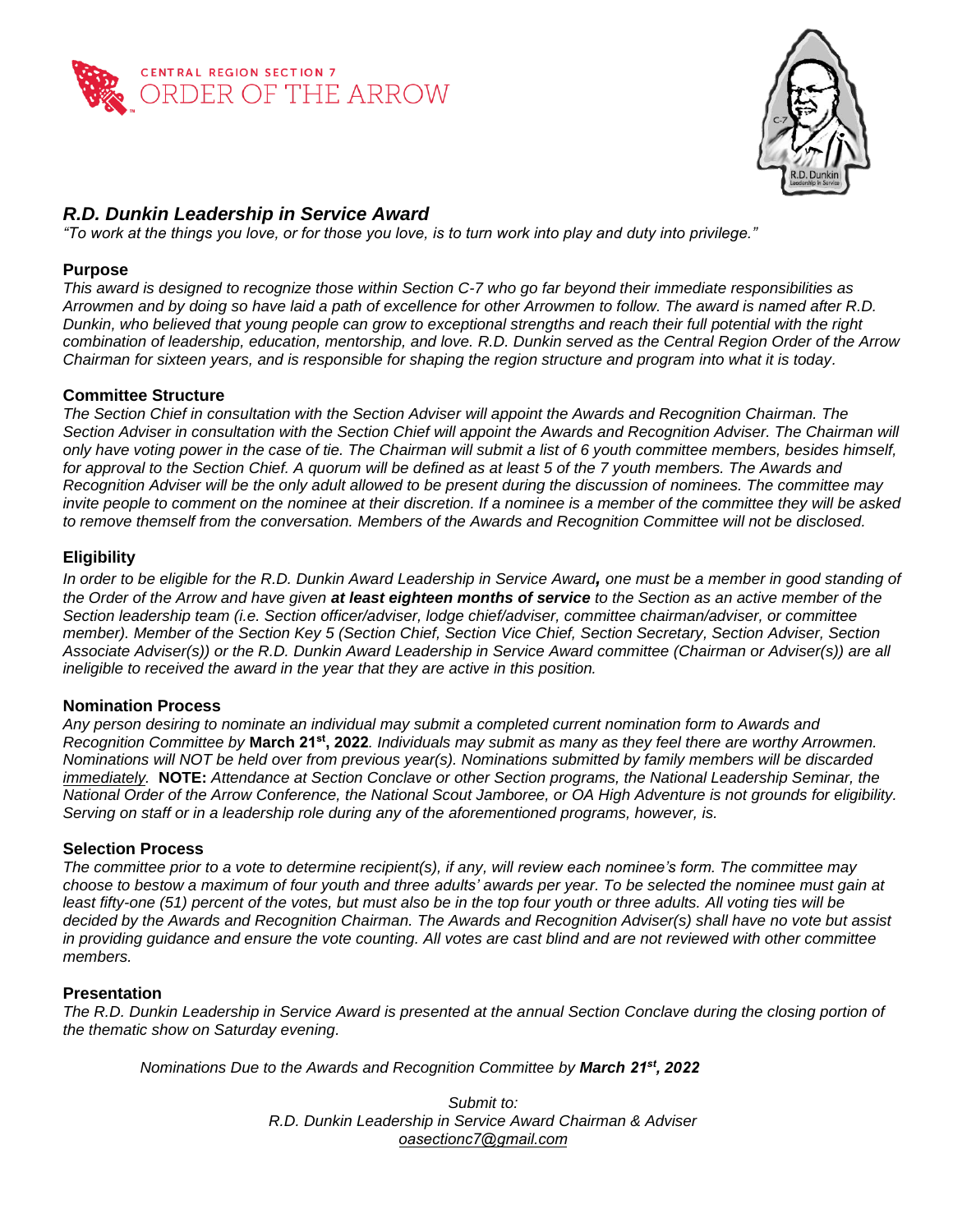



# *R.D. Dunkin Leadership in Service Award – Nomination Form*

*"To work at the things you love, or for those you love, is to turn work into play and duty into privilege"*

| I/We feel that the above nominee is worthy of the Award for the following reason(s):                               |              |  |
|--------------------------------------------------------------------------------------------------------------------|--------------|--|
|                                                                                                                    |              |  |
|                                                                                                                    |              |  |
| 3. Record of Order of the Arrow Service:                                                                           |              |  |
|                                                                                                                    |              |  |
|                                                                                                                    |              |  |
|                                                                                                                    |              |  |
| 5. Outstanding Service Rendered to the Order of the Arrow (i.e., Participation at the National Conference, Section |              |  |
|                                                                                                                    |              |  |
|                                                                                                                    | (Print Name) |  |

*Nominations Due to the Awards and Recognition Committee by MARCH 21, 2022*

*Submit to:* 

*R.D. Dunkin Lea[dership in Service Award Cha](mailto:rddunkinaward@oac7.org)irman & Adviser oasectionc7@gmail.com*